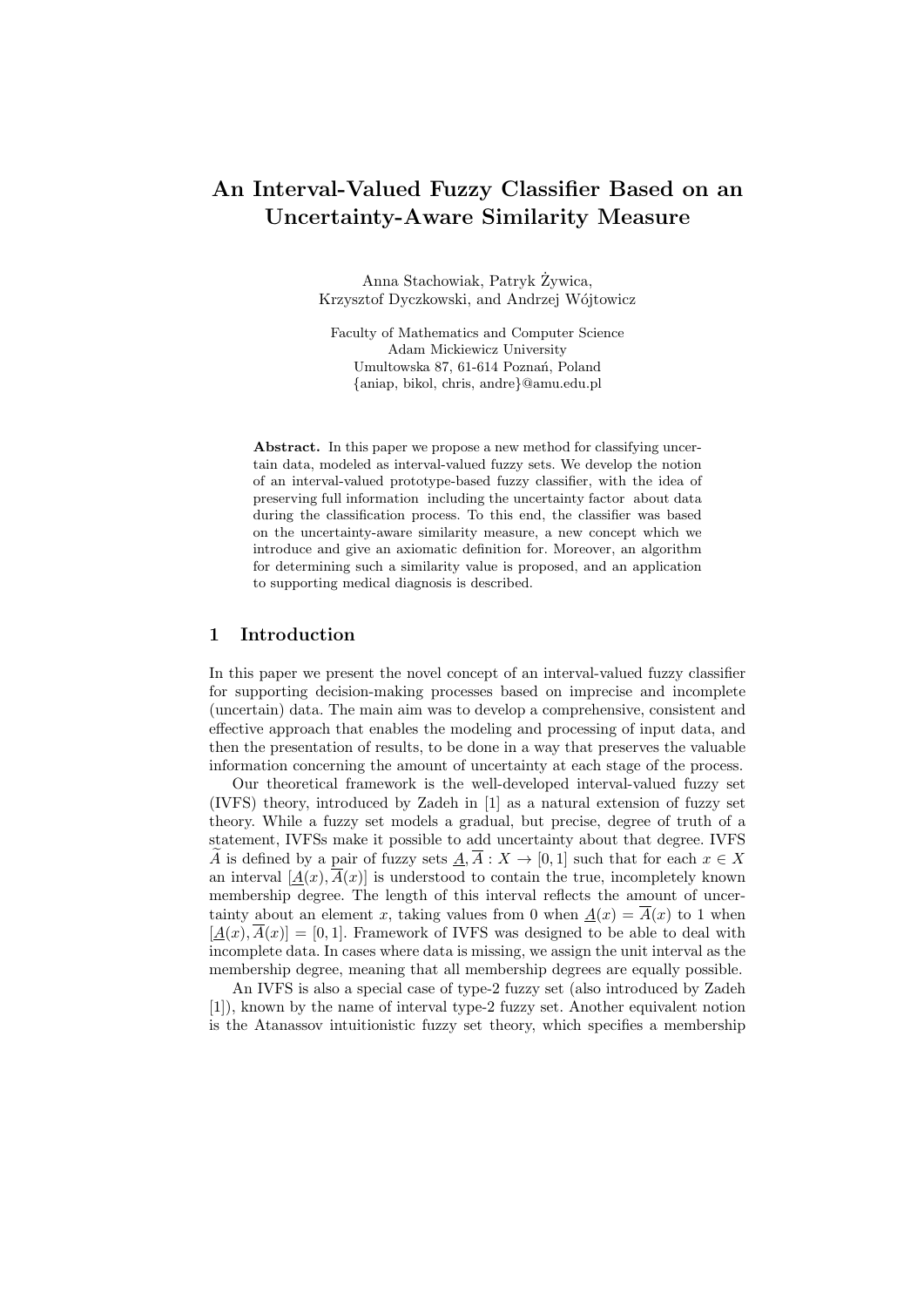## 2 A.Stachowiak, P.Żywica, K.Dyczkowski, A.Wójtowicz

function and a non-membership function separately (for a comparison, see [2]). All of these theories have proved their usefulness in many areas of soft computing such as fuzzy control, image processing, financial prediction, decision-making, computer vision, medical diagnosis, etc. [3, 4, 5, 6, 7]. In what follows we will contribute to medical decision support systems by constructing an interval-based fuzzy classifier.

Hereafter by  $FS$  we denote the set of all fuzzy sets, by  $TVFS$  we denote the set of all interval-valued fuzzy sets, and by  $\mathcal I$  we denote the set of all intervals in [0, 1]. Formally a classifier can be defined as a function  $D: \mathcal{O}^n \to \mathcal{C}$  where  $\mathcal{O}$  is a set of possible values of classification features (it may be for example a subset of R or  $\mathcal{I}$ ),  $\mathcal{C}$  is the set of all possible m-element vectors which coordiantes correspond to particular classes and values reflect the membership to these classes,  $n$  is the number of classification features and  $m$  is the number of classes. As stated in [8], designing a classifier means "finding good  $D$ ".  $D$  can be specified functionally or as a computer algorithm.

We can define different sets of labeled vectors in  $\mathcal{C}$ , resulting in different types of classifiers, e.g.:

1. crisp classifier:

$$
\mathcal{C}_{cr} = \{y \in \{0, 1\}^m\}
$$

2. probabilistic classifier:

$$
\mathcal{C}_{pr} = \{ y \in [0,1]^m: \sum_{i=1}^m y_i = 1 \}
$$

3. fuzzy classifier:

$$
\mathcal{C}_{fu} = \{ y \in [0,1]^m \}
$$

There are many books on the theory and applications of fuzzy classification and pattern recognition. A very good introduction to designing fuzzy classifiers, with a very large subject bibliography, can be found in [8]; also worth examining are [9] and [10]. More information on the construction and use of crisp and probabilistic classifiers can be found in [11, 12].

In this article we introduce a new type of classifier:

4. interval-valued fuzzy classifier:

$$
C_{iv} = \{ y \in \mathcal{I}^m \}
$$

A popular approach is to design, for each class, one prototype vector which represents the entire class. A very important element of such classification process is the construction of suitable vectors to describe the classes. Classifiers of this type are called prototype-based classifiers. Prototypes can be formed using clustering algorithms, such as k-means, or can result from the application of expert knowledge. We have taken the second approach, and through the use of IVFSs we were able to model experts knowledge along with its subjectivity, uncertainty and information deficiency.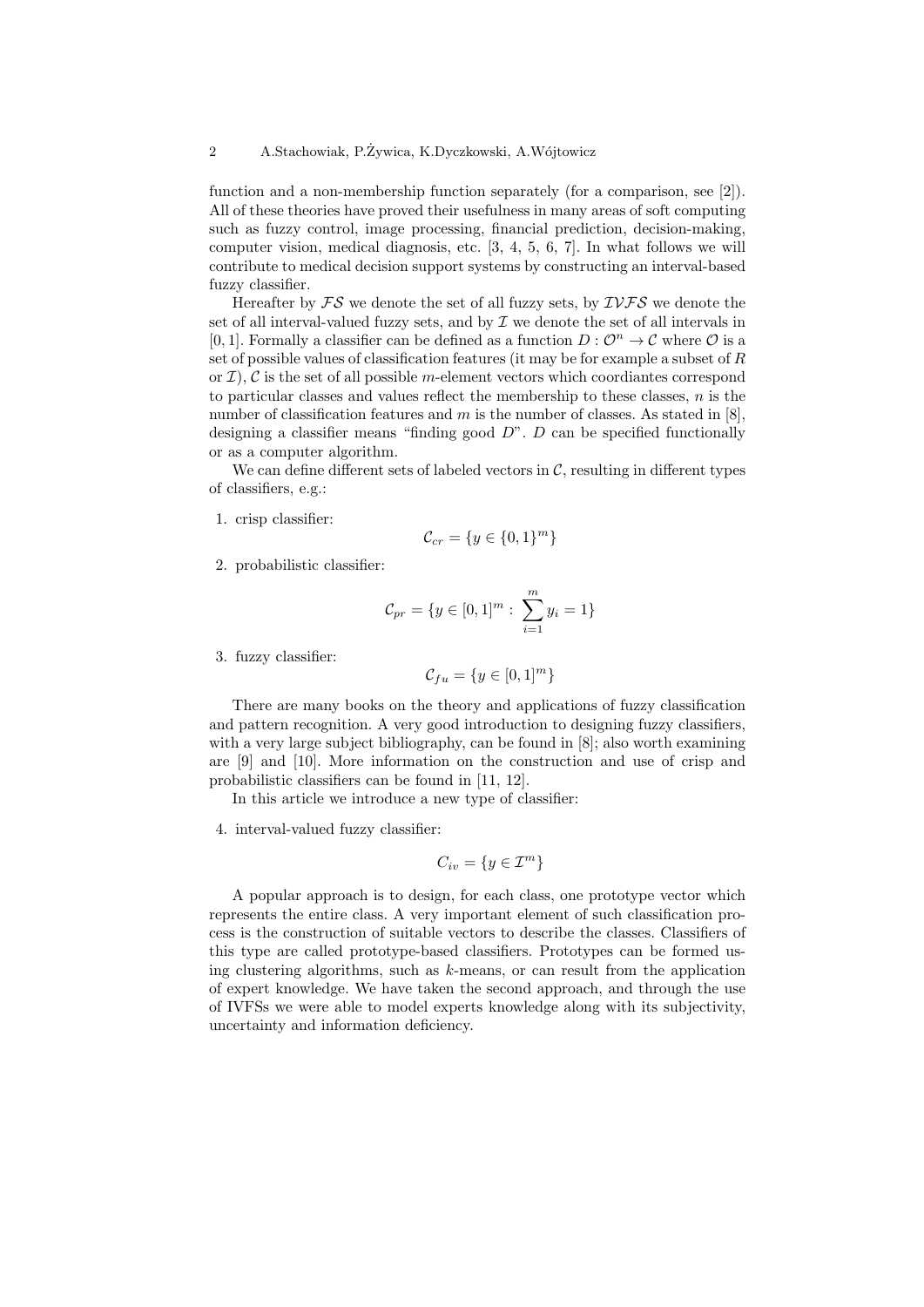In the next section we introduce in detail the idea of an uncertainty-aware similarity measure, which forms a central concept of a prototype-based classifier and enables the proper comparison of uncertain data. We propose an efficient algorithm for determining its value using the notion of relative cardinality of IVFSs. The third section is devoted to an interval-based classifier. In Section 4 we apply the ideas presented to the problem of supporting ovarian tumor diagnosis. Finally we state some conclusions.

## 2 Similarity measure for uncertain data

The similarity measure is a central concept of prototype-based classifiers that estimate the class label of a test sample based on the similarities between the test sample and a set of given prototypes.

In the following we briefly review some of the similarity measures for IVFSs known from the literature, and next we introduce the concept of an uncertaintyaware similarity measure, together with an effective algorithm for computing its value.

## 2.1 An overview of similarity measures for IVFSs

A common approach for measuring similarity involves the use of a distance metric. For example, in [13] the following similarity measure based on a normalized Hamming distance was proposed:

$$
sim_H(\widetilde{A}, \widetilde{B}) = 1 - \frac{1}{2n} \sum_{i=1}^n \left( \left| \underline{A}(x_i) - \underline{B}(x_i) \right| + \left| \overline{A}(x_i) - \overline{B}(x_i) \right| \right). \tag{1}
$$

Another well-known approach is the Jaccard coefficient extended to IVFSs in the following way [14, 15]:

$$
sim_J(\widetilde{A}, \widetilde{B}) = \frac{\sum_{i=1}^n \min(\overline{A}(x_i), \overline{B}(x_i)) + \sum_{i=1}^n \min(\underline{A}(x_i), \underline{B}(x_i))}{\sum_{i=1}^n \max(\overline{A}(x_i), \overline{B}(x_i)) + \sum_{i=1}^n \max(\underline{A}(x_i), \underline{B}(x_i))}
$$
(2)

Both  $\sin_H$  and  $\sin_H$  measure similarity with a single, scalar value. In the method proposed by Bustince [4] the similarity value is defined as an interval:

$$
sim_B(\widetilde{A}, \widetilde{B}) = \left[ S_L(\widetilde{A}, \widetilde{B}), S_U(\widetilde{A}, \widetilde{B}) \right]
$$
(3)  

$$
S_L(\widetilde{A}, \widetilde{B}) = t \left( Inc_L(\widetilde{A}, \widetilde{B}), Inc_L(\widetilde{B}, \widetilde{A}) \right)
$$
  

$$
S_U(\widetilde{A}, \widetilde{B}) = t \left( Inc_U(\widetilde{A}, \widetilde{B}), Inc_U(\widetilde{B}, \widetilde{A}) \right)
$$
  

$$
Inc_L(\widetilde{A}, \widetilde{B}) = \inf_{x \in X} \left\{ 1, \min \left( 1 - \underline{A}(x) + \underline{B}(x), 1 - \overline{A}(x) + \overline{B}(x) \right) \right\}
$$
  

$$
Inc_U(\widetilde{A}, \widetilde{B}) = \inf_{x \in X} \left\{ 1, \max \left( 1 - \underline{A}(x) + \underline{B}(x), 1 - \overline{A}(x) + \overline{B}(x) \right) \right\}
$$

where  $t$  is a t-norm i.e. an increasing, commutative and associative mapping  $t : [0,1]^2 \to [0,1]$  satisfying  $t(1,x) = x$  for all  $x \in [0,1]$ . More examples of IVFS similarity measures can be found in [14].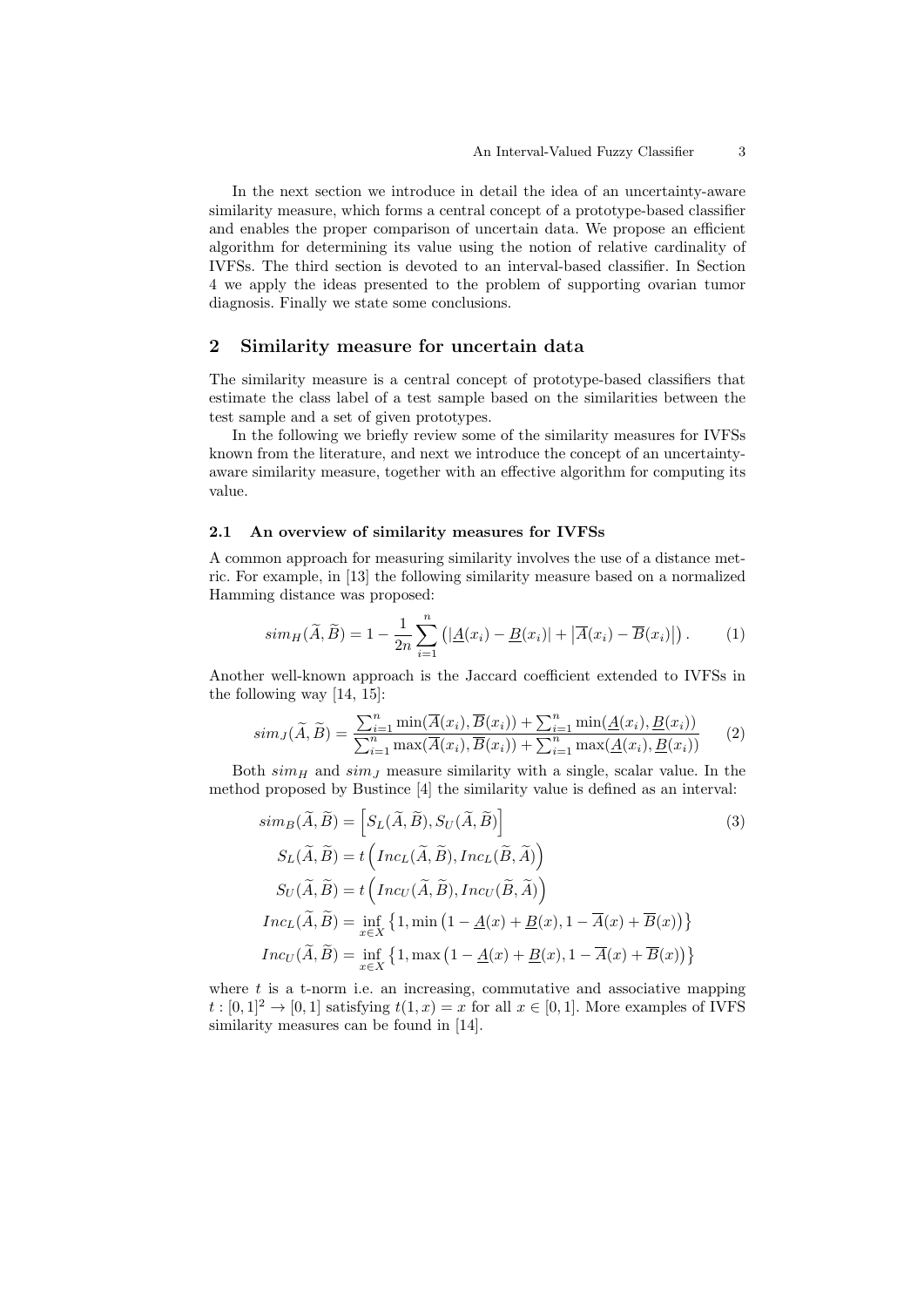#### 2.2 An uncertainty-aware similarity measure

The property of reflexivity of a similarity measure, natural and unquestionable in classical set theory, is not so obvious when comparing IVFSs with positive uncertainty value. Consider an extreme case of two different concepts represented by two one-element totally uncertain IVFS  $\widetilde{A} = \widetilde{B} = \frac{[0,1]}{x}$ . Mentioned IVFS, according to all classical similarity measures, including  $sim_H$ ,  $sim_J$  and  $sim_B$ , are definitely identical  $(sim_H(A, B) = sim_J(A, B) = 1, sim_B(A, B) = [1, 1]).$ But is that also true for concepts they represent? In view of the total lack of knowledge, such a claim has no basis. In fact, the "real" membership degrees may be totally different for A and B, and consequently a possible value of  $sim(A, B)$ may be anywhere in the range [0, 1]. Ignoring the uncertainty of  $\overline{A}$  and  $\overline{B}$  may have particularly adverse consequences when such a similarity measure is applied to practical problems. In this paper we emphasize the role and importance of the uncertainty factor for making well-informed decisions. For this reason we propose the notion of an uncertainty-aware similarity measure, described by the following definition.

**Definition 1.** A mapping  $\text{sim}_u : \text{IVFS} \times \text{IVFS} \rightarrow \text{I}$  is said to be an uncertaintyaware similarity measure if it satisfies the following conditions for all  $A, B, C, D \in$ IVFS:

1.  $sim_u(\widetilde{A}, \widetilde{B}) = [1, 1] \Leftrightarrow \widetilde{A} = \widetilde{B} \& \widetilde{A}, \widetilde{B} \in \mathcal{FS}$ 2.  $sim_u(\widetilde{A}, \widetilde{B}) = sim_u(\widetilde{B}, \widetilde{A})$ 3. if  $\widetilde{A} \subseteq \widetilde{B} \subseteq \widetilde{C}$  then  $sim_u(\widetilde{A}, \widetilde{C}) \leq sim_u(\widetilde{A}, \widetilde{B})$  and  $sim_u(\widetilde{A}, \widetilde{C}) \leq sim_u(\widetilde{B}, \widetilde{C})$ 4. if  $\widetilde{A} \subseteq \widetilde{B}$  and  $\widetilde{C} \subseteq \widetilde{D}$  then  $sim_u(\widetilde{A}, \widetilde{C}) \preceq sim_u(\widetilde{B}, \widetilde{D})$ 

where

$$
\begin{aligned}\n& - [a, b] \leq [c, d] \Rightarrow a \leq c \& b \leq d, \\
& - \widetilde{A} \subseteq \widetilde{B} \Leftrightarrow \underline{A}(x) \leq \underline{B}(x) \& \overline{A}(x) \leq \overline{B}(x), \forall x \in X, \\
& - [a, b] \preceq [c, d] \Rightarrow a \geq c \& b \leq d, \\
& - \widetilde{A} \sqsubseteq \widetilde{B} \Leftrightarrow \underline{A}(x) \geq \underline{B}(x) \& \overline{A}(x) \leq \overline{B}(x), \forall x \in X.\n\end{aligned}
$$

Conditions 2 and 3 are standard symmetry and monotonicity properties. Conditions 1 and 4 reflect the goal of preserving the uncertainty value – when comparing uncertain objects, the final result should also be uncertain. Moreover, in 4 we require monotonicity with respect to uncertainty – the more certain are the compared IVFSs, the more certain is the resulting similarity measure  $sim_u$ .

In [15], and then in [16], [17] similarity for IVFSs was considered in the spirit of Definition 1. In the following we present an uncertainty-aware similarity measure of IVFSs based on the notion of relative cardinality of fuzzy sets, i.e. on the fact that for any  $A, B \in \mathcal{FS}$ :

$$
sim(A, B) = \sigma(A \cap_t B | A \cup_t B)
$$
\n<sup>(4)</sup>

where

$$
\sigma(A|B) = \frac{\sigma(A \cap_t B)}{\sigma(B)}
$$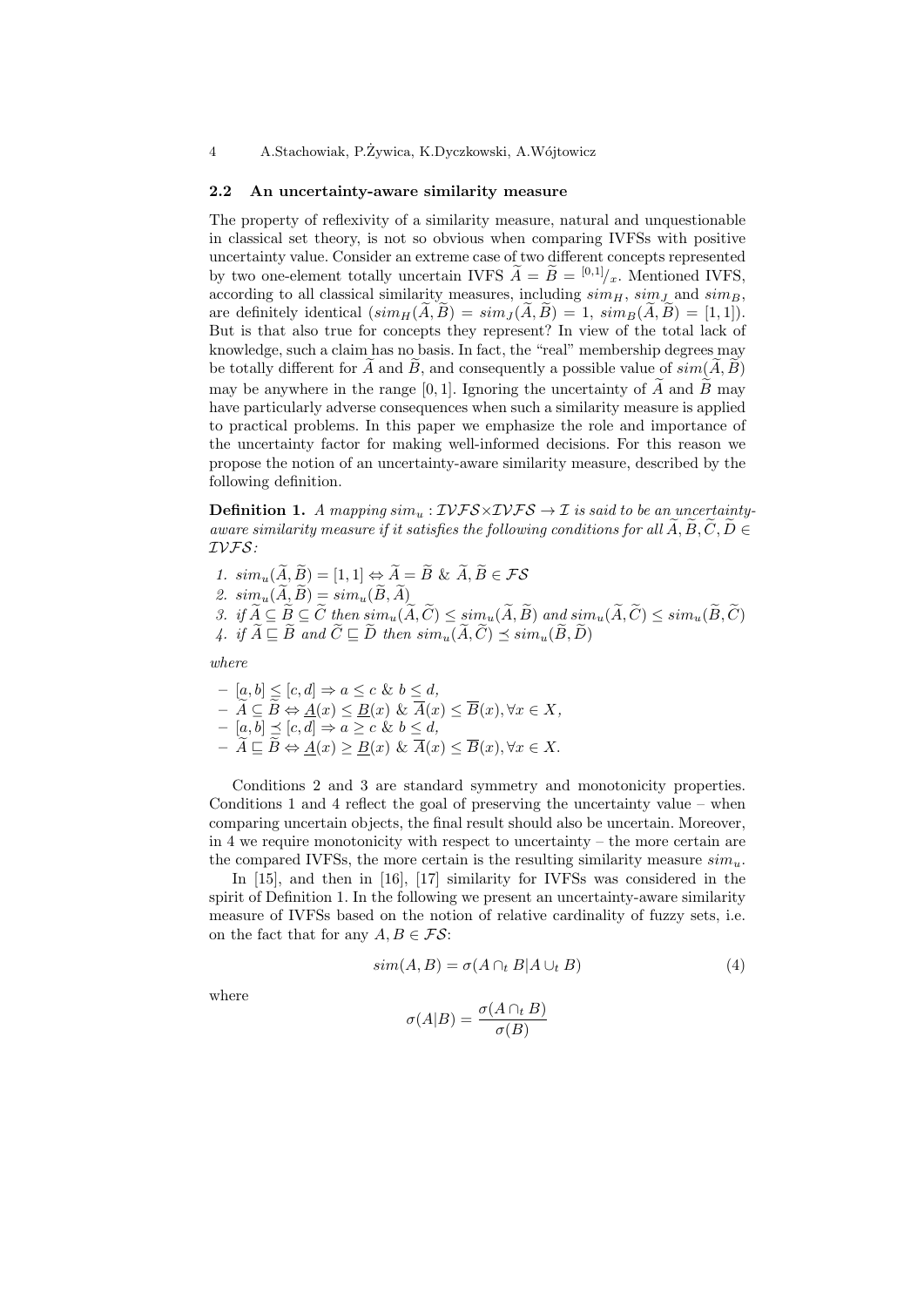is a relative cardinality of fuzzy sets. The scalar cardinality of fuzzy set  $\sigma(A)$  is typically defined by the so-called sigma-count ([18, 19]):

$$
\sigma(A) = \sum_{x \in X} A(x).
$$

Moreover, sum  $A \cup_t B$  and intersection  $A \cap_t B$  are defined as:

$$
(A \cup_t B)(x) = t^* (A(x), B(x))
$$
  

$$
(A \cap_t B)(x) = t (A(x), B(x))
$$

where as a t-norm t we can take for example a minimum t-norm  $t_0(a, b) = a \wedge b$ , a product t-norm  $t_{\text{prod}}(a, b) = a \cdot b$  or a Lukasiewicz t-norm  $t_L(a, b) = 0 \vee (a+b-1)$ . A t-conorm  $t^*$  is a dual operation such that  $t^*(a, b) = 1 - t(1 - a, 1 - b)$ .

To introduce a formula for an uncertainty-aware similarity measure, we first construct fuzzy representation sets of  $A$  and  $B$ , where a representation set is defined as:

$$
Rep(A) = \{ A \in \mathcal{FS} \mid \forall_{x \in X} \underline{A}(x) \le A(x) \le \overline{A}(x) \}.
$$

Then the uncertainty-aware similarity measure  $sim_\sigma$  based on the notion of the relative cardinality, is defined in the following way.

Definition 2. The cardinality-based uncertainty-aware similarity measure of two IVFSs  $\widetilde{A} = (\underline{A}, \overline{A})$  and  $\widetilde{B} = (\underline{B}, \overline{B})$ , with a t-norm t, is an interval defined as:

$$
sim_{\sigma}(\widetilde{A}|\widetilde{B}) = \left[\underline{sim}_{\sigma}(\widetilde{A}|\widetilde{B}), \overline{sim}_{\sigma}(\widetilde{A}|\widetilde{B})\right]
$$
(5)

where

$$
\underline{\underline{sim}}_{\sigma}(\widetilde{A}|\widetilde{B}) = \min_{\substack{A \in Rep(\widetilde{A}) \\ B \in Rep(\widetilde{B})}} \sigma(A \cap_t B|A \cup_t B)
$$

$$
\overline{\underline{sim}}_{\sigma}(\widetilde{A}|\widetilde{B}) = \max_{\substack{A \in Rep(\widetilde{A}) \\ B \in Rep(\widetilde{B})}} \sigma(A \cap_t B|A \cup_t B)
$$

The formula given by Definition 2 is t-norm dependent. In the present paper we consider two of the most widely used t-norms: minimum and product. An effective algorithm for calculating a value of  $(5)$  for a minimum t-norm was given in [15]. In the following we present the algorithm for the case of the product tnorm that we introduced in [20].

The presented approach to measuring similarity is a key concept in the interval-valued classifier described in the next section. It allows the proper and effective comparison of imprecise and incomplete data, without losing information about the amount of uncertainty contained in that data.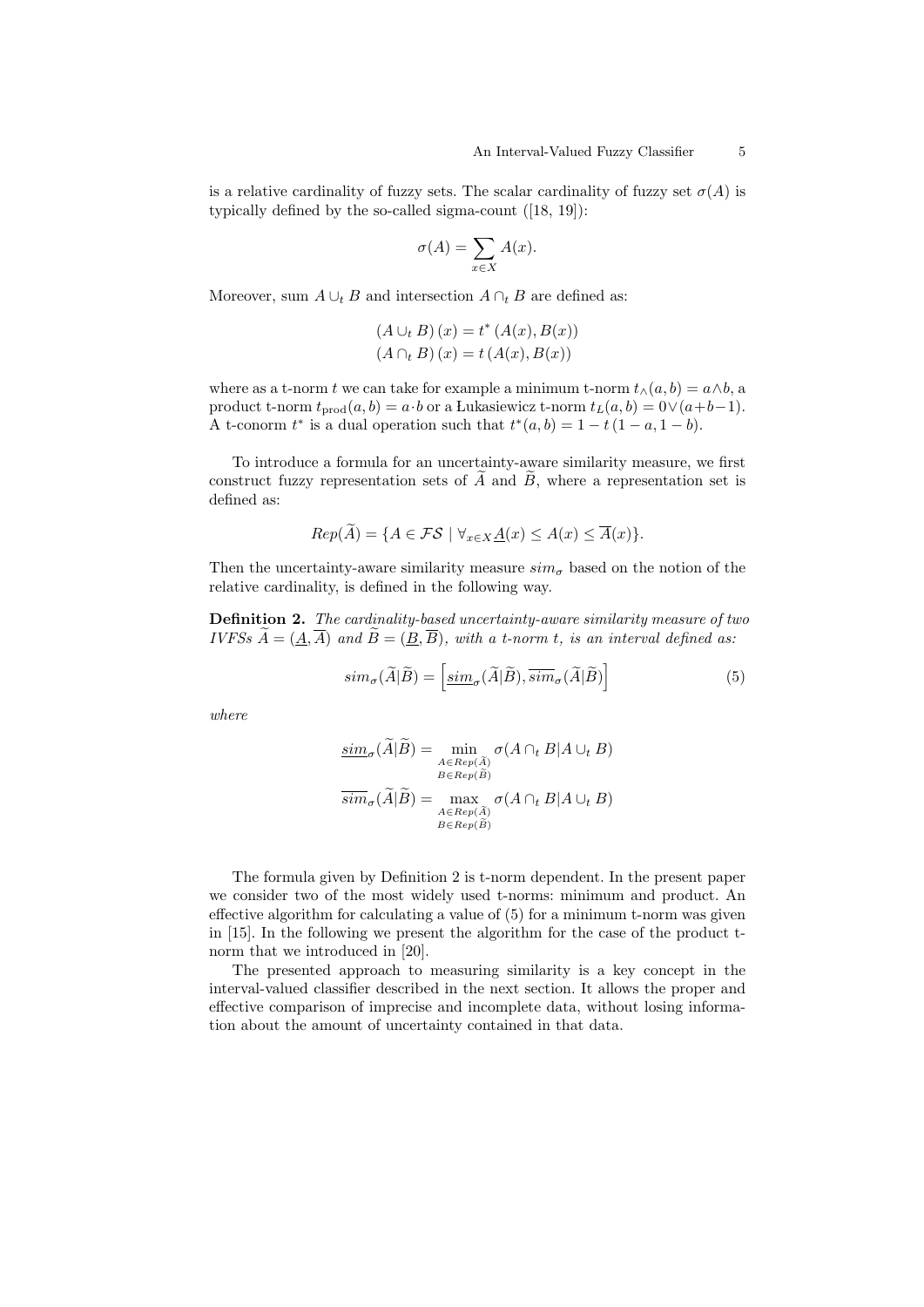|    | of follows to call alleastly $\sigma$ / $\mu$ (Fig. b) intersected in $\sigma$    |                                                                                  |  |
|----|-----------------------------------------------------------------------------------|----------------------------------------------------------------------------------|--|
|    | 1: $n \leftarrow \sum_{x \in X} \underline{A}(x) \cdot \underline{B}(x)$          | 1: $n \leftarrow \sum_{x \in X} \overline{A}(x) \cdot \underline{B}(x)$          |  |
|    | 2: $d \leftarrow \sum_{x \in X} \underline{B}(x)$                                 | 2: $d \leftarrow \sum_{x \in X} \underline{B}(x)$                                |  |
|    | 3: for all $x \in X$ in descending order                                          | 3: for all $x \in X$ in ascending order of                                       |  |
|    | of $A(x)$ do                                                                      | $A(x)$ do                                                                        |  |
|    | 4: $r \leftarrow \frac{n}{d}$                                                     | 4: $r \leftarrow \frac{n}{d}$                                                    |  |
|    | 5: $n \leftarrow n + \underline{A}(x) \cdot (\overline{B}(x) - \underline{B}(x))$ | 5: $n \leftarrow n + \overline{A}(x) \cdot (\overline{B}(x) - \underline{B}(x))$ |  |
|    | 6: $d \leftarrow d + \overline{B}(x) - B(x)$                                      | 6: $d \leftarrow d + \overline{B}(x) - \underline{B}(x)$                         |  |
|    | 7: if $r \geq \frac{n}{d}$ then                                                   | 7: if $r \leq \frac{n}{d}$ then                                                  |  |
| 8: | return $r$                                                                        | 8:<br>return $r$                                                                 |  |
| 9: | end if                                                                            | end if<br>9:                                                                     |  |
|    | $10:$ end for                                                                     | $10:$ end for                                                                    |  |

Algorithm 1 Algorithms for computing lower (left) and upper (right) bounds of relative cardinality  $\sigma_{IF}(\widetilde{A}|\widetilde{B})$  introduced in [20].

# 3 Interval-valued fuzzy classifier

Our classifier is designed to deal with situations in which both the classified objects and the classes themselves are imprecise, subjective and/or incomplete. In such cases, the resulting classification would also be imprecise or incomplete. In our approach we take full account of these features of the data. The proposed classifier will be able to classify objects coded as an IVFS into classes which are also described in that way. Moreover, classification will also be described in interval-valued fashion. The final classification may be obtained with the use of the score function proposed in [21].

More formally, the problem can be formulated in the following way. Given a set  $\mathcal O$  of objects to classify, described as an IVFS, compute for each of them the IVFS in the domain of set  $\mathcal C$  of all possible classes and its interval-valued membership which describe the degree to which the object belongs to given class.

In this paper we assume that class prototypes as well as objects are coded as IVFSs. For instance class  $c \in \mathcal{C}$  is coded as IVFS  $\widetilde{iv}(c)$ , and object  $o_i \in \mathcal{O}$ as  $\tilde{iv}(\rho_i)$ . The intuition behind the proposed classifier is to use an uncertaintyaware similarity measure to compute the similarities between objects and class prototypes and then use them as membership degrees in the resulting classification. Formally, the assignment of object  $o_i \in \mathcal{O}$  to classes using the singleton notation can be stated as follows:

$$
\widetilde{A}_{o_i} = \sum_{c \in \mathcal{C}} s^{im_{IF}(\widetilde{iv}(c), \widetilde{iv}(o_i))}/c
$$

It should be noted that uncertainty-aware similarity plays a fundamental role in our method. Thus it is crucial to use a similarity measure applicable to the problem being solved.  $\text{sim}_{IF}(iv(c), iv(o_i))$  is an interval, hence the resulting classification  $A_{o_i}$  is an IVFS.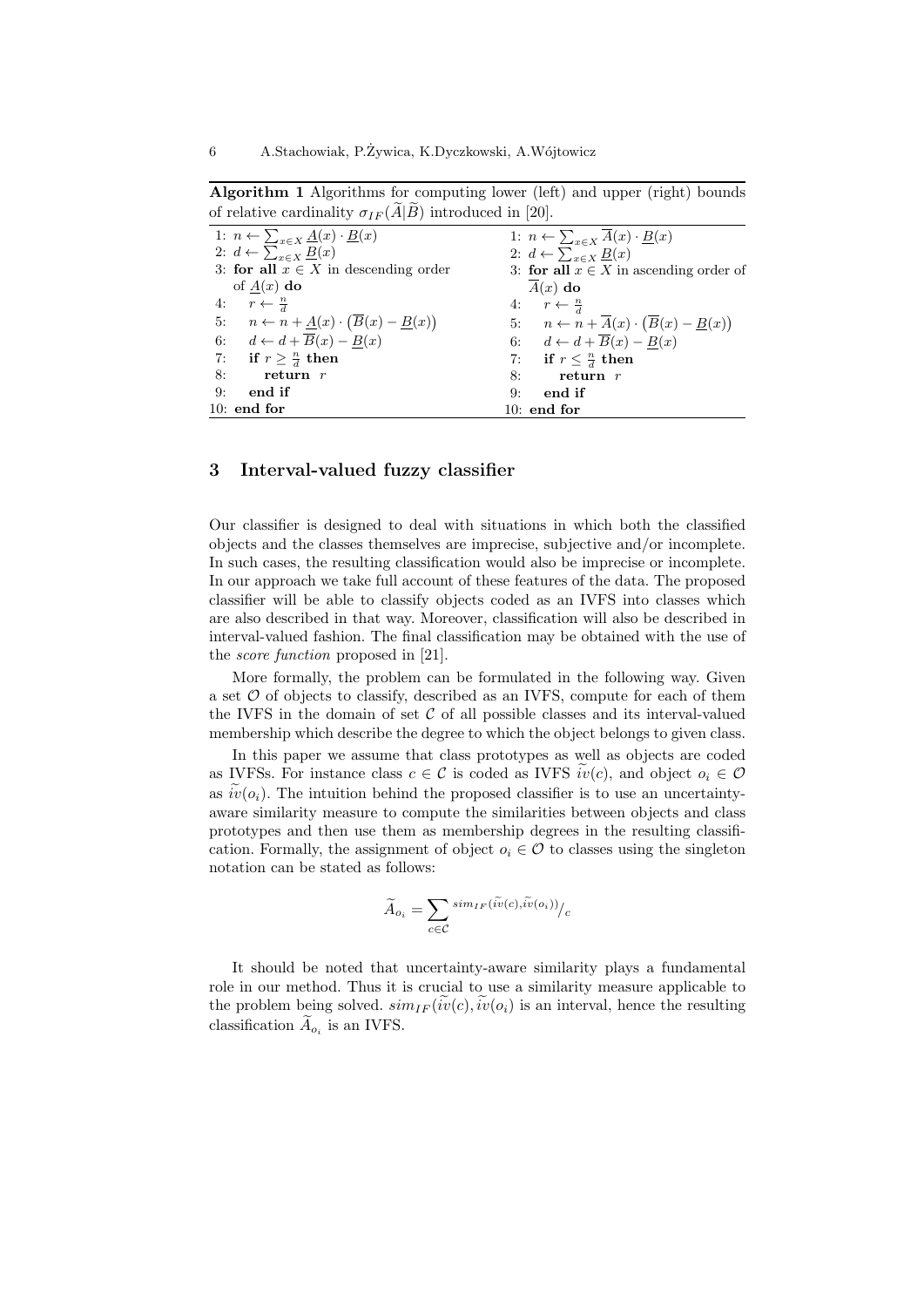## 4 Application to supporting ovarian tumor diagnosis

The proposed classifier is demonstrated on a real data set from the field of medicine. Ovarian tumors are currently one of the most deadly diseases among women. According to recent statistics, annual numbers of new cases and deaths in the USA amount to 22,000 and 14,000 [22].

Two main groups of tumors are discriminated: malignant and benign. Such a division turns the diagnostic process into a classic binary classification. Each of these groups subdivides into histopathological types. This means that the problem might be expanded to a multi-class classification.

The correct discrimination between ovarian tumors is a key issue, because it determines the method of treatment. For this reason, a number of preoperative models for malignancy discrimination have been developed over the past two decades. They range from basic scoring systems [23, 24] to formal mathematical models, in particular rule-based schemes [25] and machine learning techniques [26, 27]. Unfortunately, in external evaluation the efficacy of predictions of such models rarely exceeds 90%, in terms of both sensitivity and specificity [28, 29]. Therefore, there is still a need to develop an effective preoperative model for inexperienced gynecologists.

In our previous research we have indicated the imprecision of data obtained by a gynecologist during examinations [30]. Many features are undoubtedly objective, such as levels of blood markers. Some examinations, however, require assessment on the part of the gynecologist, who can be a source of subjectivity – the more experienced he/she is, the more confident the result. In particular, this is the case when an ultrasonographer examines a tumor. Furthermore, in some cases we also have to deal with lack of data. Some examinations might be omitted by a physician, either for medical reasons or due to the their unavailability. These attributes may be conveniently modeled using IVFS theory.

The interval-valued classifier described above was applied to the problem of supporting ovarian tumor diagnosis. In this problem we try to assign the best matching histopathological profile of a tumor using the data available before an operation.

Both patient and histopathological profiles were coded as IVFSs. For the sake of simplicity, only four histopathological types were modeled for the present example. Two of them were benign - Endometrioid cyst and Mucinous cystadenoma – and two malignant – Serous adenocarcinoma and Undifferentiated  $carcinoma$  – referred to further as HP 1, HP 6, HP 21 and HP 25 respectively. Characteristics of class prototypes were obtained from an experts knowledge and partially from analysis of historical medical data. Among more than fifty attributes describing patient, five were arbitrarily selected: age, size of papillary projections (PAP), blood serum levels of CA-125 and HE4 tumor markers, and resistive index (RI). These attributes may be more or less subjective or imprecise. Moreover, some data may be not available at all. Based on a survey among gynecologists at Poznań University of Medical Sciences, characteristics of those parameters were obtained. A patients age is known precisely, while blood serum levels of tumor markers are subject to some uncertainties. Resistive index and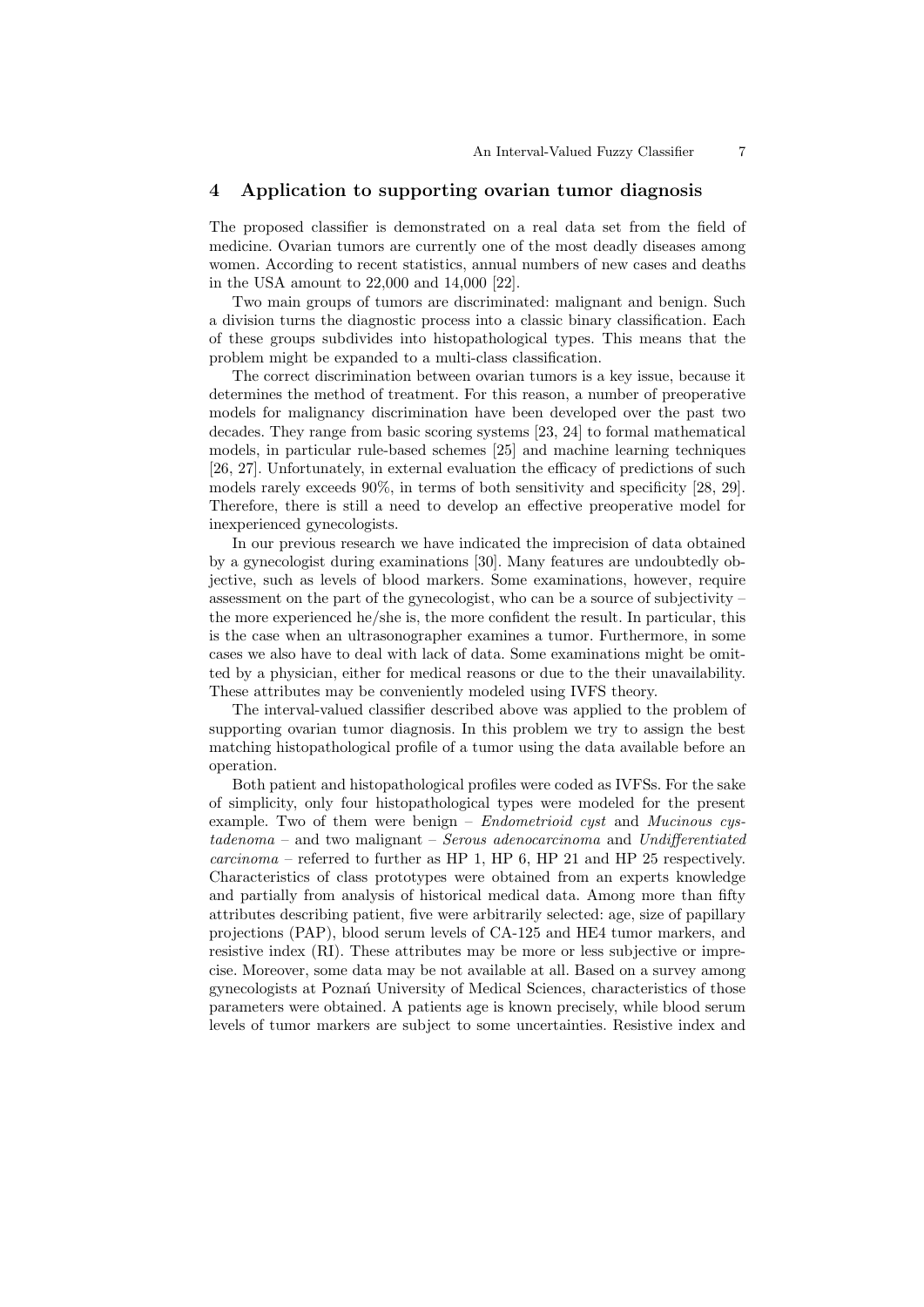size of papillary projections were indicated as subjective attributes in the survey, thus their value is uncertain. Moreover, values of the last three attributes were not always available.

Real data based on histopathological profiles and example patients are presented in Tables 1 and 2. Note that patients missing data were replaced with the unit interval [0, 1].

| HP type | $\rm{AGE}$             | <b>PAP</b> | CA125     | HE4 | -RI                                                                                                                                                                           |
|---------|------------------------|------------|-----------|-----|-------------------------------------------------------------------------------------------------------------------------------------------------------------------------------|
|         | [0.27, 0.64] [0, 0.27] |            | [0, 0.04] |     | $[0, 0.03]$ $ [0.49, 0.78] $                                                                                                                                                  |
| -6      | [0.29, 0.72] [0, 0.14] |            | [0, 0.18] |     | $\left  \left[ 0.01, 0.06 \right] \right  \left[ 0.22, 0.83 \right]$                                                                                                          |
| 21      |                        |            |           |     | $\vert [0.47, 0.76] \vert [0, 0.52] \vert [0.3, 1] \vert [0.12, 0.9] \vert [0.23, 0.56] \vert$                                                                                |
| 25      |                        |            |           |     | $\left  \left[ 0.39, 0.77 \right] \right  \left[ 0, 0.58 \right] \left  \left[ 0.15, 0.98 \right] \right  \left[ 0.04, 0.62 \right] \left  \left[ 0.27, 0.45 \right] \right $ |

Table 1. Profiles of ovarian tumor histopathological type coded as IVFS.

| Patient #Postoperative | $\rm{AGE}$                                                                             | <b>PAP</b> | CA125 | HF <sub>4</sub> | RI |
|------------------------|----------------------------------------------------------------------------------------|------------|-------|-----------------|----|
| diagnosis              |                                                                                        |            |       |                 |    |
| IHP 1                  | $[0.78, 0.78]$ $[0.00, 0.38]$ $[0.00, 0.06]$ $[0.00, 1.00]$ $[0.00, 1.00]$             |            |       |                 |    |
| HP <sub>2</sub>        | $(0.14, 0.14 \mid [0.35, 0.85] \mid [0.05, 0.15] \mid [0.00, 1.00] \mid [0.60, 1.00])$ |            |       |                 |    |
| HP 21                  | $[0.62, 0.62]$ $[0.00, 0.25]$ $[0.95, 1.00]$ $[0.95, 1.00]$ $[0.00, 1.00]$             |            |       |                 |    |

Table 2. Profiles of patients coded as IVFS.

Now a classification using the cardinality-based uncertainty-aware similarity measure formulated by (5) can be computed. By definition, the third patients classification is the following:

$$
\widetilde{A}_{o_3} = \frac{\sin_u(\widetilde{iv}(o_3), \widetilde{iv}(hp_3))}{\sin_u(\widetilde{iv}(o_3), \widetilde{iv}(hp_2))}\Big|_{hp_3} + \frac{\sin_u(\widetilde{iv}(o_3), \widetilde{iv}(hp_6))}{\sin_u(\widetilde{iv}(o_3), \widetilde{iv}(hp_25))}\Big|_{hp_{25}}
$$

If we use the minimum t-norm for calculation of similarity, the final classification is as follows:

$$
\widetilde{A}_{o_3} = \frac{[0.07, 0.48]}{h_{p_1} + [0.08, 0.52]} /_{hp_6}
$$
\n
$$
+ \frac{[0.21, 0.99]}{h_{p_2} + [0.13, 0.90]} /_{hp_{25}}
$$
\n(6)

and in the case of the product t-norm:

$$
\widetilde{A}_{o_3} = \frac{[0.50, 0.98]}{h_{p_1} + [0.31, 0.98]} /_{hp_6} + \frac{[0.54, 0.99]}{h_{p_{21}} + [0.47, 0.99]} /_{hp_{25}}.
$$
\n(7)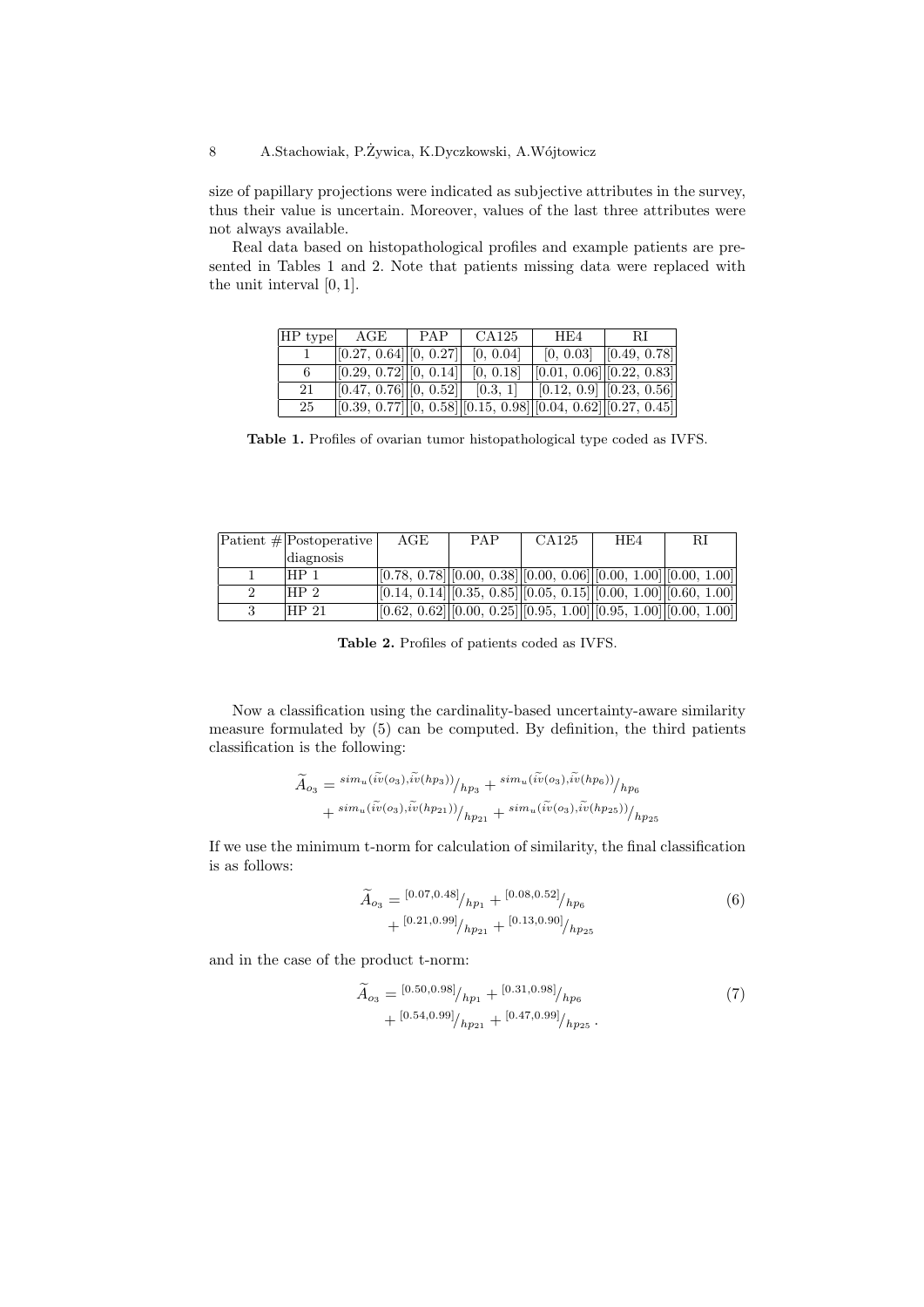The interpretation of classification from (6) is as follows. The possibility that this patient should be diagnosed as HP 1 is [0.07, 0.48], which is a low score. By contrast, the membership of class HP 21 is [0.21, 0.99]. To choose the best matching class we can use the score function defined in [21] as

$$
score([a, b]) = a + b - 1.
$$

Using this score, it is easy to see that class HP 21 is the best match for this patient (with a score of 0.20, compared with -0.45, -0.4 and 0.03). It is worth noting that this patient was postoperatively diagnosed with a type HP 21 tumor.

Tables 3 and 4 contain both classifications for the patients represented by interval and score result.

| Patient $#$ | HP1 |  | HP6 |  | HP21                                                                                      |  | HP25 |  |
|-------------|-----|--|-----|--|-------------------------------------------------------------------------------------------|--|------|--|
|             |     |  |     |  | interval score interval score interval score interval score                               |  |      |  |
|             |     |  |     |  | $(0.08, 0.93) 0.01 0.09, 0.97 0.06 0.11, 0.91 0.02 0.09, 0.96 0.05$                       |  |      |  |
|             |     |  |     |  | $(0.17, 0.85)[0.02]$ $(0.10, 0.79]$ $-0.11$ $(0.09, 0.81]$ $-0.10$ $(0.10, 0.83]$ $-0.07$ |  |      |  |
|             |     |  |     |  | $(0.07, 0.48)$ -0.45 $(0.08, 0.52)$ -0.4 $(0.21, 0.99)$ 0.20 $(0.13, 0.90)$ 0.03          |  |      |  |

Table 3. Classification obtained using minimum t-norm.

| Patient $#$ | HP1                                                                             |  | HP6 |  | HP21                                                        |  | HP25 |  |
|-------------|---------------------------------------------------------------------------------|--|-----|--|-------------------------------------------------------------|--|------|--|
|             |                                                                                 |  |     |  | interval score interval score interval score interval score |  |      |  |
|             | $(0.50, 0.98) 0.48 (0.32, 0.99) 0.31 (0.28, 0.99) 0.27 (0.25, 0.99) 0.24$       |  |     |  |                                                             |  |      |  |
|             | $(0.54, 0.99) 0.53$ $(0.40, 0.99) 0.39$ $(0.22, 0.99) 0.21$ $(0.20, 0.99) 0.19$ |  |     |  |                                                             |  |      |  |
|             | $(0.50, 0.98) 0.48$ $(0.31, 0.98) 0.29$ $(0.54, 0.99) 0.53$ $(0.47, 0.99) 0.48$ |  |     |  |                                                             |  |      |  |

Table 4. Classification obtained using product t-norm.

# 5 Conclusions

The main contribution of this paper is the concept of an uncertainty-aware similarity measure, which was axiomatically defined and for which an efficient algorithm was given. Based on this measure an interval-valued fuzzy classifier was constructed and applied to real-life data concerning patients with ovarian tumors. The uncertainty-aware similarity measure proved to be particularly useful for supporting medical diagnosis, where uncertainty and incompleteness of information are common and inevitable features. We obtained promising results showing that IVFS theory is convenient for modeling and processing such data,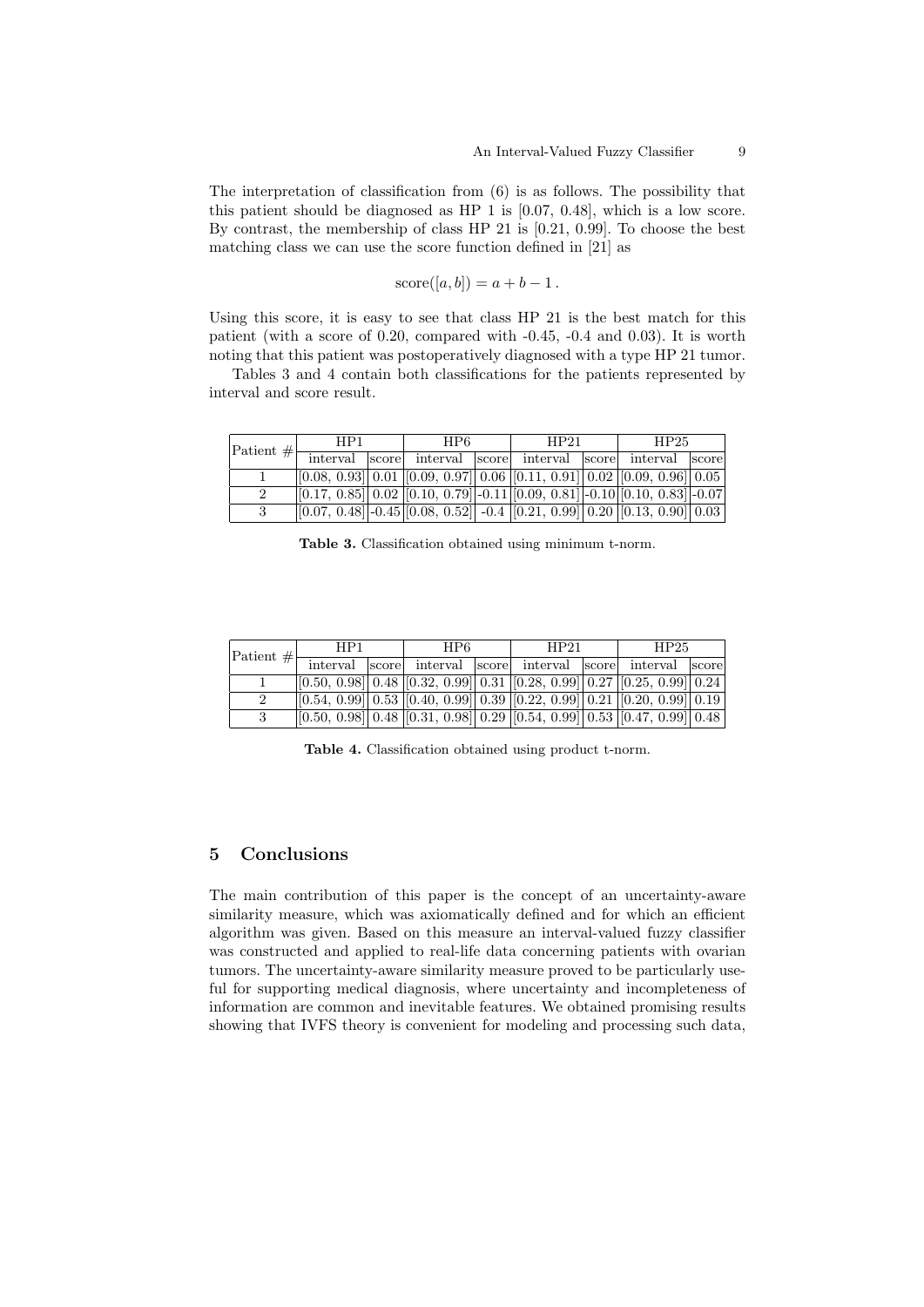and our experience suggests that practitioners prefer informative, even if uncertain, feedback rather than excessively precise data. In our further research we plan to improve the classification process and to thoroughly investigate the properties of the uncertainty-aware similarity measure, including the influence of the t-norm used in the similarity formula.

# References

- [1] Zadeh, L.A.: The concept of a linguistic variable and its application to approximate reasoning–I. Information Sciences 8(3) (1975) 199–249
- [2] Atanassov, K.T.: Intuitionistic fuzzy sets. Fuzzy Sets and Systems 20(1) (1986) 87–96
- [3] Deschrijver, G., Kerre, E.: Advances and challenges in interval-valued fuzzy logic. Fuzzy Sets and Systems 157 (2006) 622–627
- [4] Bustince, H.: Indicator of inclusion grade for interval valued fuzzy sets. Application to approximate reasoning based on interval-valued fuzzy sets. International Journal of Approximate Reasoning 23 (2000) 137–209
- [5] Wu, D.: On the fundamental differences between interval type-2 and type-1 fuzzy logic controllers. IEEE Transactions on Fuzzy Systems 20 (2012) 832–848
- [6] Yager, R.R.: Fuzzy subsets of type II in decisions. Journal of Cybernetics 10 (1980) 137–159
- [7] Karnik, N.N., Mendel, J.M.: Applications of type-2 fuzzy logic systems to forecasting of time-series. Information Sciences 120 (1999) 89–111
- [8] Bezdek, J., Keller, J., Krisnapuram, R., Pal, N.: Fuzzy Models and algorithms for pattern recognition and image processing. Springer (2005)
- [9] Kuncheva, L.: Fuzzy Classifier Design. Studies in Fuzzines and Soft Computing. Springer (2000)
- [10] Höppner, F., Klawonn, F., Kruse, R., Runkler, T.: Fuzzy Cluster Analysis: Methods for Classification, Data Analysis and Image Recognition. Wiley (1999)
- [11] Duda, R., Hart, P., Stork, D.: Pattern Classification, 2nd Edition. Willey (2000)
- [12] Bishop, C.: Pattern Recognition and Machine Learning. Information Science and Statistics. Springer (2006)
- [13] Zeng, W., Li, H.: Relationship between similarity measure and entropy of interval valued fuzzy sets. Fuzzy Sets and Systems 157 (2006) 1477–1484
- [14] Wu, D., Mendel, J.M.: A comparative study of ranking methods, similarity measures and uncertainty measures for interval type-2 fuzzy sets. Information Sciences 179 (2009) 1169–1192
- [15] Nguyen, H.T., Kreinovich, V.: Computing degrees of subsethood and similarity for interval-valued fuzzy sets: Fast algorithms. In: Proc. of the 9th International Conference on Intelligent Technologies InTec08. (2008) 47–55
- [16] Wu, D., Mendel, J.: Efficient algorithms for computing a class of subsethood and similarity measures for interval type-2 fuzzy sets. In: FUZZ-IEEE. (2010) 1–7
- [17] Stachowiak, A., Dyczkowski, K.: A similarity measure with uncertainty for incompletely known fuzzy sets. In: Proceedings of the 2013 Joint IFSA World Congress NAFIPS Annual Meeting. (2013) 390–394
- [18] Luca, A.D., Termini, S.: A definition of nonprobabilistic entropy in the setting of fuzzy sets theory. Information and Computation 20 (1972) 301–312
- [19] Szmidt, E., Kacprzyk, J.: Entropy for intuitionistic fuzzy sets. Fuzzy Sets and Systems 118 (2001) 467–477